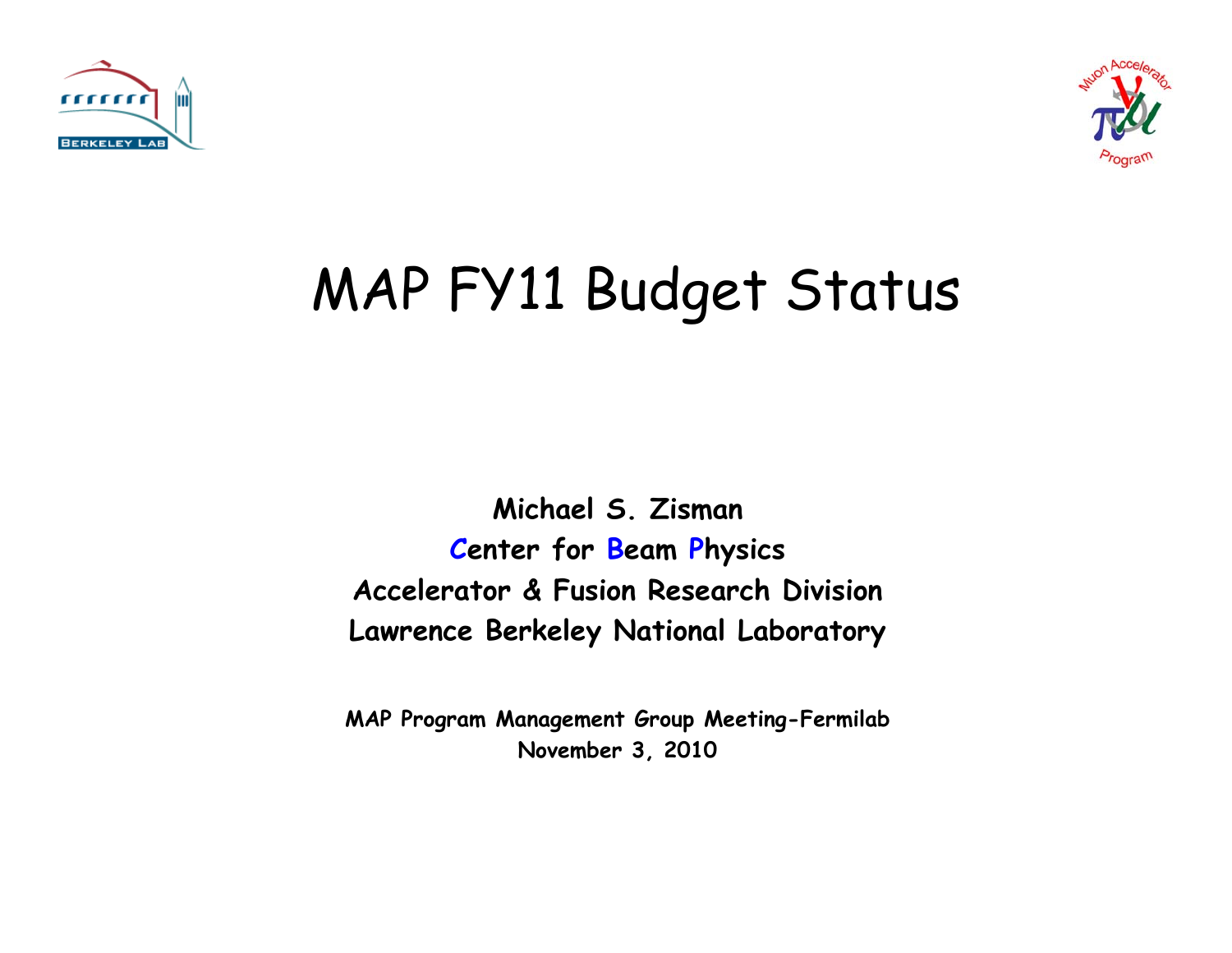





- **MICE magnets already very late**
	- **directly delaying operation of experiment**
- **Main issues are thermal**
	- **originally estimated ~3 W at 4 K**
		- o **now find ~6 W at 4 K**
			- **an issue due to use of cryocoolers rather than refrigerator**
	- **had lead burn-out that required opening cold mass**

#### • **Plan and cost estimate to repair magnets being developed**

- **must get spectrometer solenoids fixed in FY11**
- **must also continue on RFCC modules to avoid subsequent delays for MICE**
- **need MICE review committee buy-in on plan**

#### • **Cost-to-complete well beyond original estimate**

— **coupling coils share many of the same potential issues**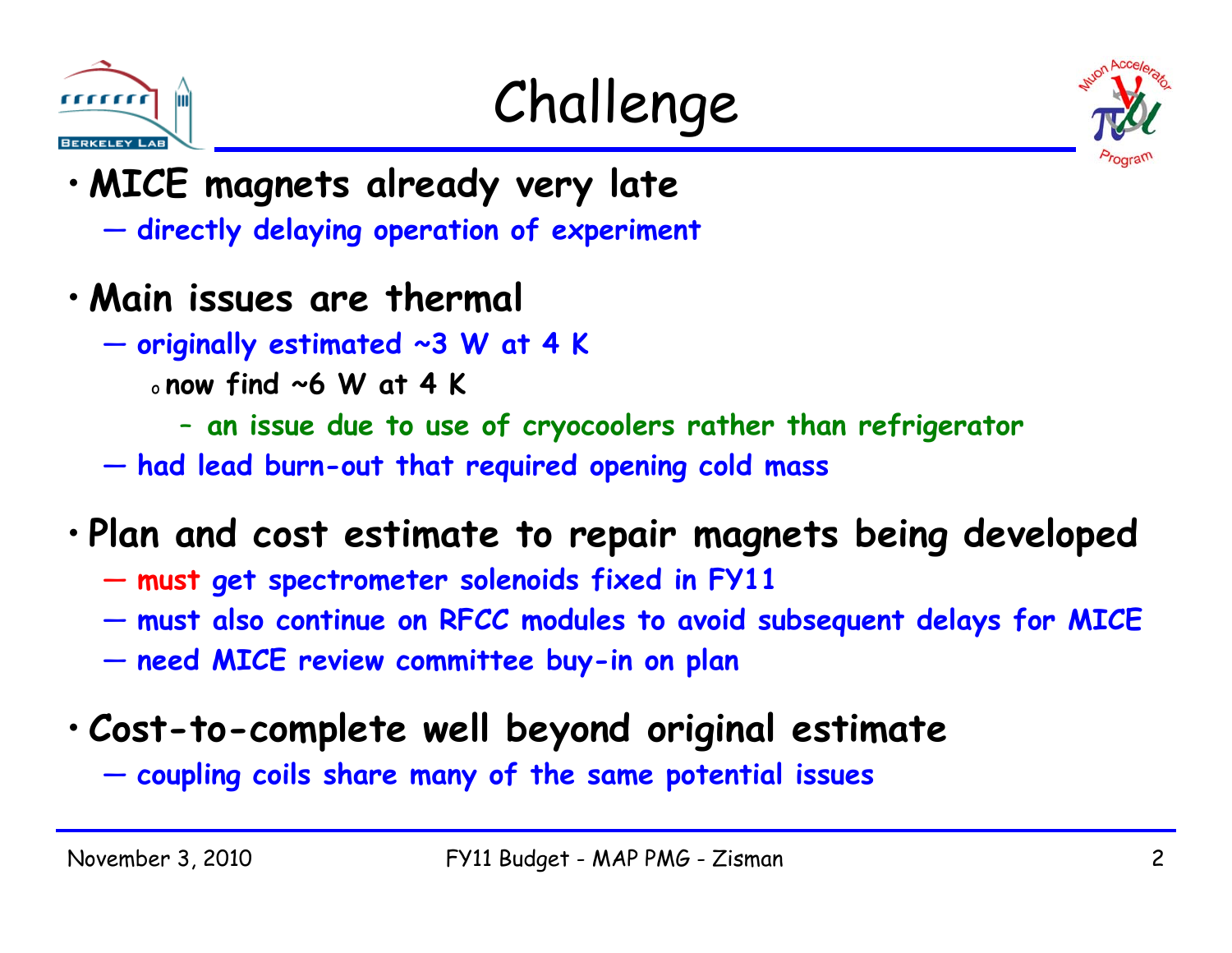## FY11 Plan





- **Collected requests from all MAP groups via L1 leaders**
	- **based on guidance of flat-flat budget for FY11**
		- o **this already slows us down considerably from what was proposed for Y2 of MAP proposal**
	- **initial discussion held at Technical Board meeting (November 1)**
- **Budget that provides what is needed in this minimalist scenario already exceeds what is available**
	- **items that would need to be eliminated or drastically curtailed include:**
		- o **post-docs for simulation work and for MICE**
		- o **expanded RF test program**
		- o **reserve for any new groups**
		- o **contingency for MICE magnet work**
			- **based on recent history, this will be needed**
			- **in past years, contingency was time**
				- **for MICE, this is no longer an option**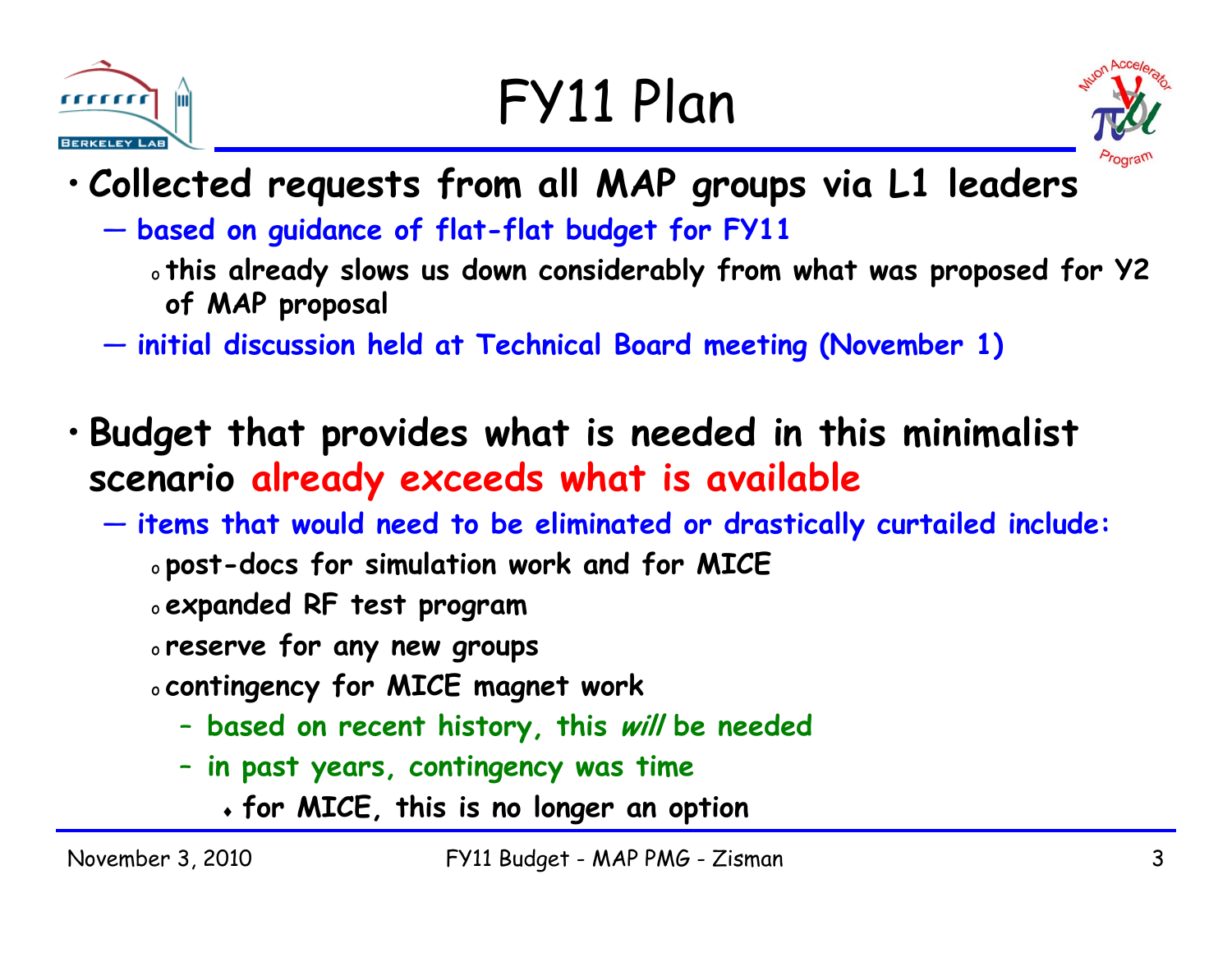

Budget (1)



#### •**Flat-flat scenario implies \$2450K of "M&S" costs in FY11**

**present request is \$3130K (next slide)**

o **includes temporary staff as well as purchases and fabrications**

o **does not include Fermilab travel and MICE operations expenses**

–**need \$100K for this beyond what is shown in spreadsheet**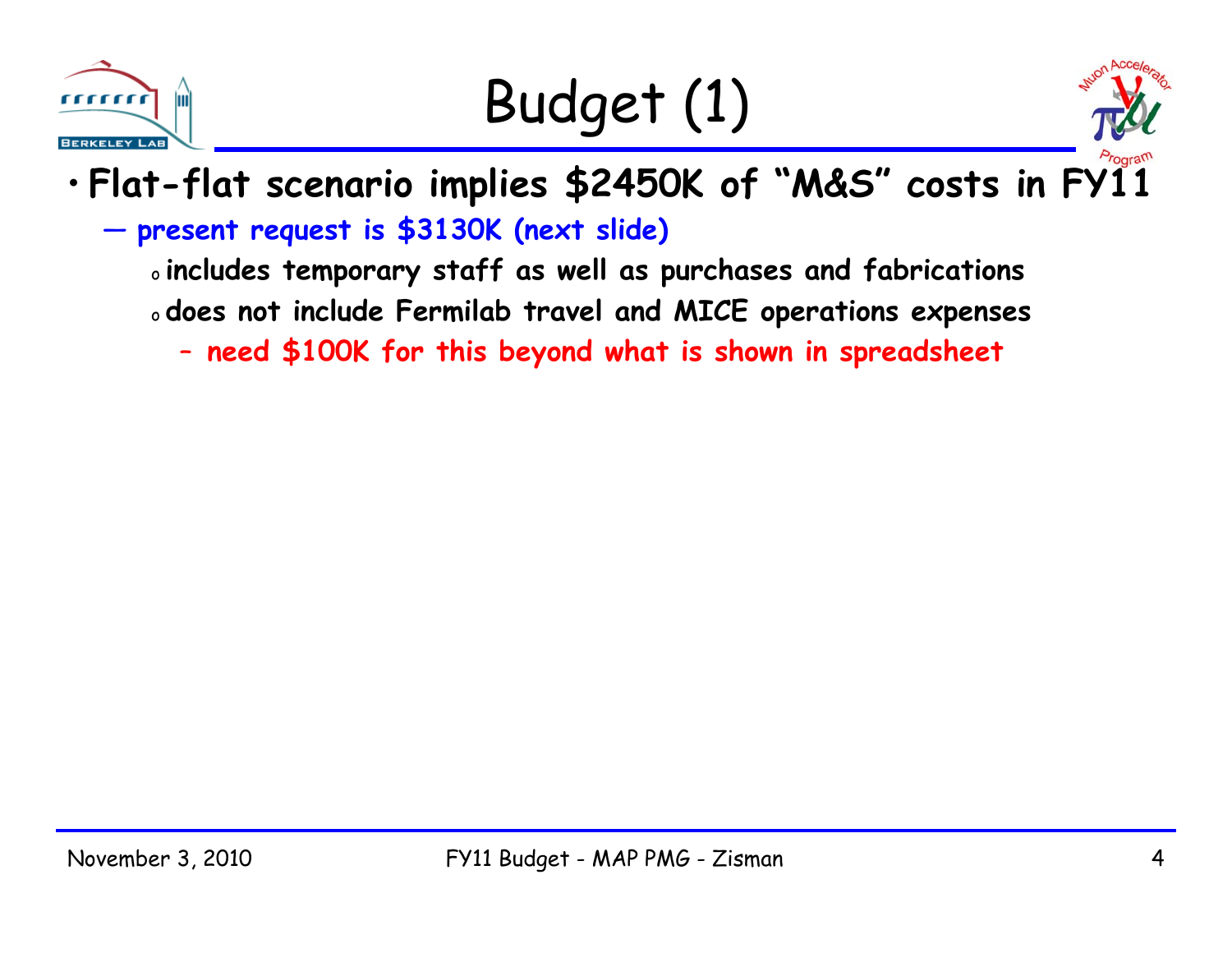

Budget (2)

DRAFT-R0



**MAP** FY11 M+S Budget





November 3, 2010 FY11 Budget - MAP PMG - Zisman 5